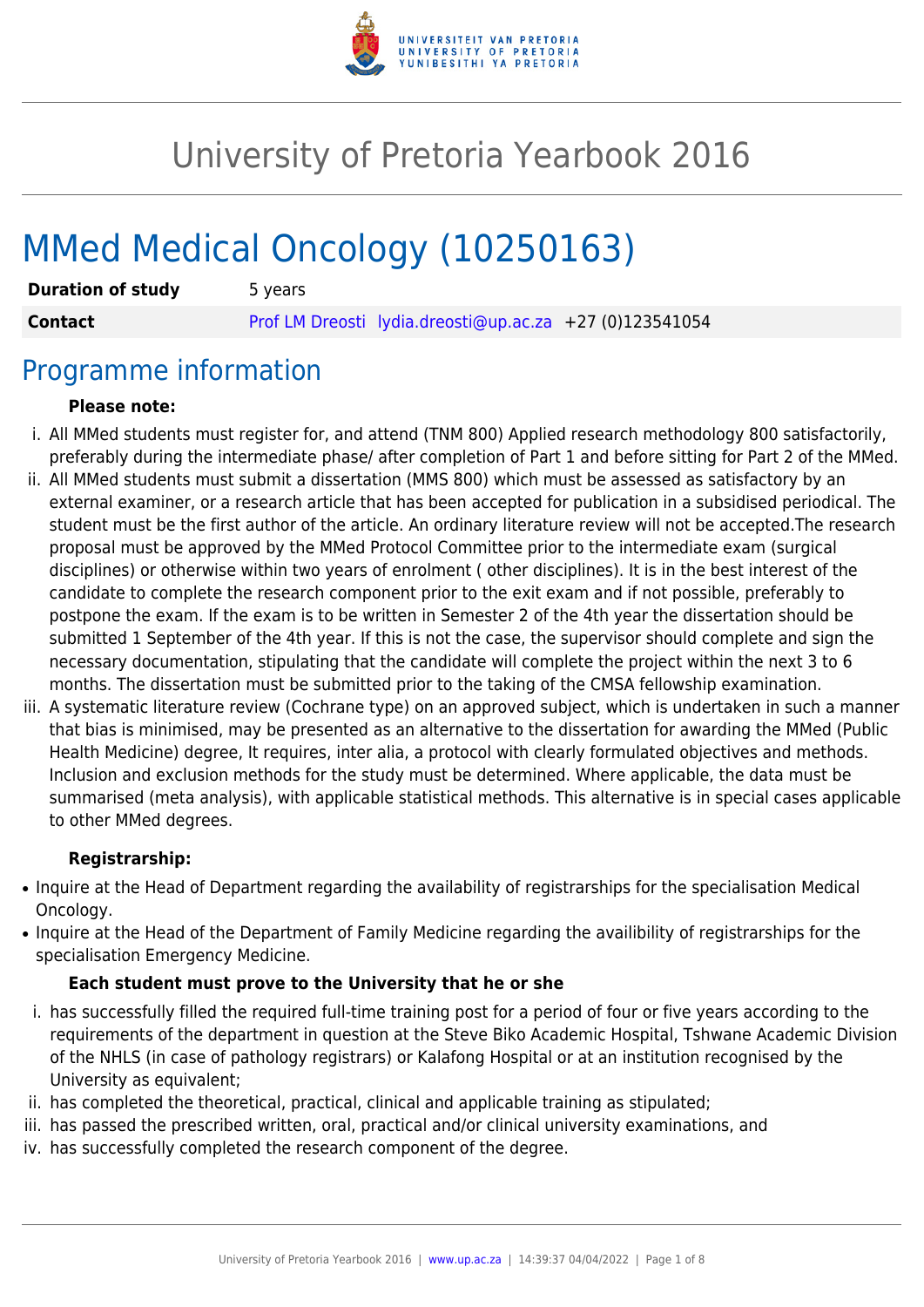

# Admission requirements

A prospective student for the MMed degree programme must be in possession of the MBChB degree of this University or a qualification deemed by the University to be equivalent to the MBChB degree for at least two years. In addition such a student must be registered as a physician with the Health Professions Council of South Africa for at least one year.

# Other programme-specific information

Inquire at the Head of Department regarding the availability of registrarships for this specialisation.

**"Major subject"** refers to the recognised field of study in Medicine in which the student specialises. The study of the major subject extends over four or five years, as prescribed by the department in question.

# Examinations and pass requirements

- i. The sequence of the examinations in the prerequisite subjects will be determined by the head of the department under which the major subject falls.
- ii. The nature, duration and time of the examinations in the prerequisite subjects are determined in cooperation with the heads of the departments under which the prerequisite subjects fall – with the proviso that, except in cases where stipulated otherwise, the examinations in the prerequisite subjects may be held at any time prior to or concurrently with the major subject. The examinations in the major subjects are held as follows:
- iii. In the case of four-year programmes: not before the end of the third year.
- iv. In the case of five-year programmes: not before the end of the fourth year.
- v. A minimum final mark of 50% is required by all departments to pass in a subject and in the clinical section of the examination, a subminimum of 50%. General Regulations apply.
- vi. A student is not admitted to the examination in a prerequisite subject (second examinations excluded) more than twice, nor is he or she admitted to the examination in the major subject more than twice.

**Note**: Certificates of satisfactory preparation and progress are required in respect of the fourth year of four-year programmes in which an examination is held at the end of the third year.

#### **Second examinations**

Second examinations for MMed students will only be held after at least six months have elapsed since the conclusion of the examination in which the student had failed.

### **Rules governing the writing of the examinations of the College of Medicine of South Africa [CMSA]**

- i. Only candidates who have met all requirements for the MMed degree except for the major subject (final examination), i.e. passed all prerequisite subjects (the latter to be interchangeable; can be passed either at the University or as primary and intermediary examinations at the College of Medicine of South Africa [CMSA], completed all practical, clinical and applicable training of four or five years as prescribed by the relevant academic department (continuous evaluation of the candidate, in an approved registrar post, by the Head of department of the candidate); and completed the required research component for the degree in accordance with the Faculty Yearbook regulations, i.e. Applied research methodology 800 (TNM 800) and the dissertation (MMS 800) or an article (not an ordinary literature review) that has been accepted for publication in a subsidised periodical, will be allowed to write the college examination (exit examination), after which they will obtain both the CMSA fellowship and the MMed as specialist qualifications.
- ii. The rules have been effective as from 1 January 2011. As a transitional measure, cases will be considered on an individual basis where necessary.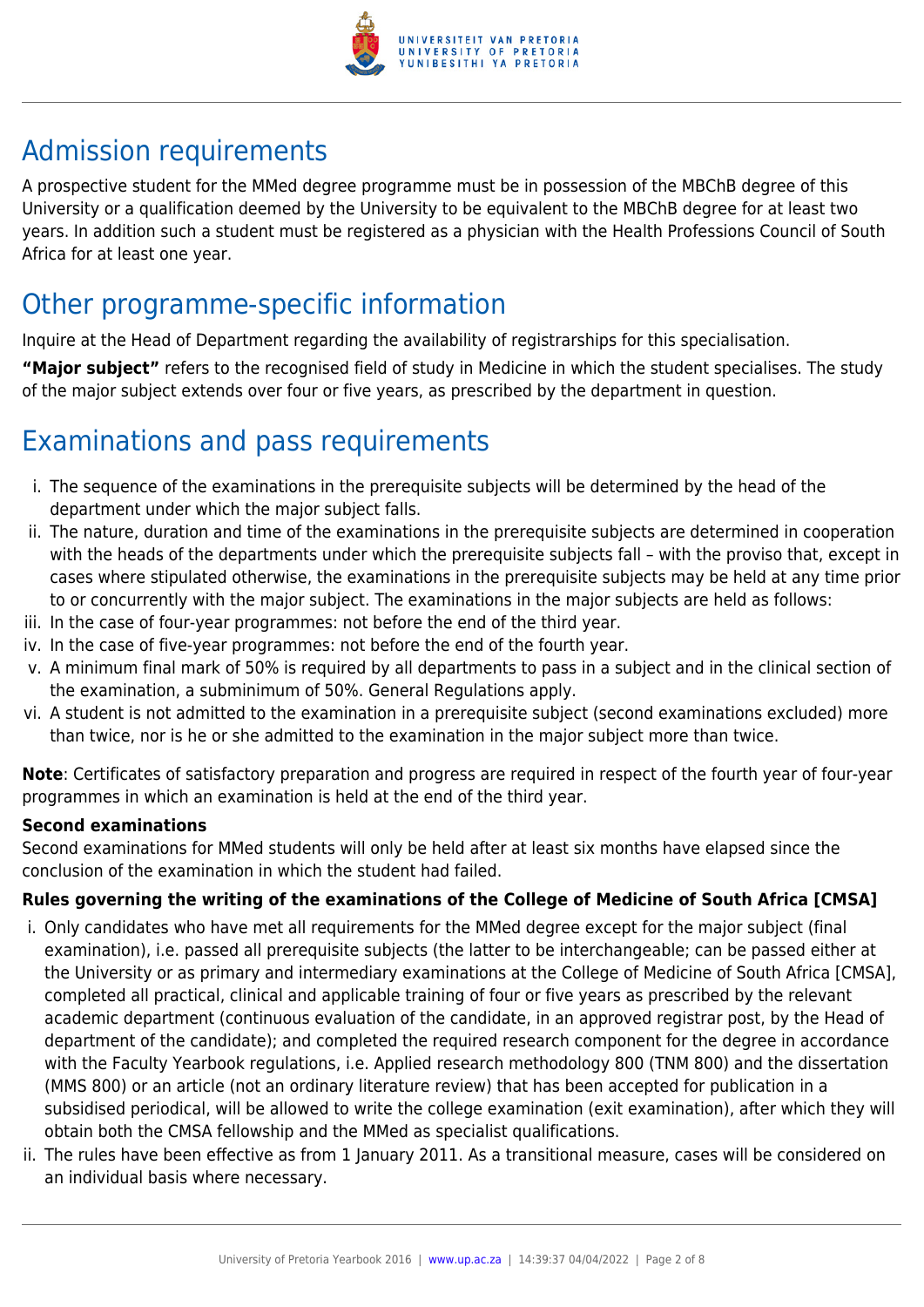

# Exemption

#### **Exemption**

- i. The Faculty Board may grant partial exemption from the training and work mentioned under par. (b) and (c)(i) and (ii) above on the grounds of comparable training and experience completed in another post or at another recognised institution – with the proviso that exemption from a maximum period of 18 months may be granted with regard to four-year and five-year programmes.
- ii. Exemption from a maximum of three years may be granted by the Department of Medical Oncology for the MMed in Medical Oncology [MMed(MedOnc)] on the grounds of the MMed(Int) or MMed(Paed) degree of this University, or experience recognised by the University as equivalent.
- iii. Specific prerequisite subjects must be passed within 24 months after commencement of the programme.
- iv. Exemption from a maximum of two years' clinical training may be granted in the Department of Forensic Medicine in respect of the MMed(Path) degree with specialisation Forensic Pathology, to a candidate already in possession of an MMed degree (or a degree deemed equivalent by the University) with specialisation in Anatomical Pathology.

### Pass with distinction

The degree is conferred at the end of the prescribed training period (i.e. three, four or five years, respectively). The degree is conferred with distinction on a student who has obtained a final mark of at least 75% in his or her major subject.

### General information

#### **Registrars**

Departments expect registrars to participate increasingly in the examining and treatment of patients in the hospital, both in-patients and out-patients, as well as performing and interpreting tests in the laboratory (where applicable); initially under supervision and later increasingly at their own responsibility. Lectures/symposia with closely related departments are organised, as well as discussions of literature, etc.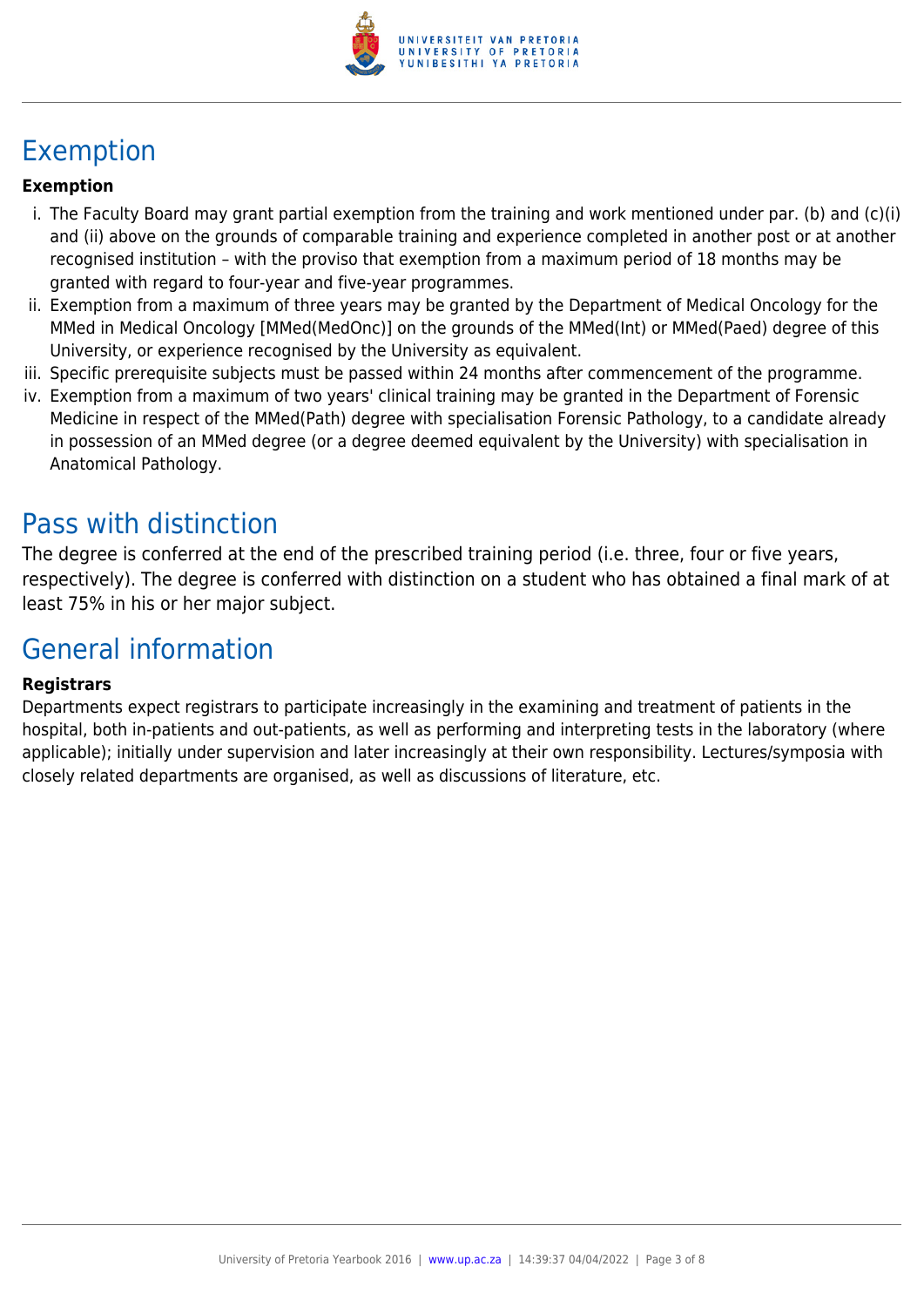

#### **Minimum credits: 161**

### **Core modules**

[Anatomy 800](https://www.up.ac.za/yearbooks/2016/modules/view/ANA 800) (ANA 800) - Credits: 36.00 [Pharmacology 806](https://www.up.ac.za/yearbooks/2016/modules/view/FAR 806) (FAR 806) - Credits: 36.00 [Physiology 801](https://www.up.ac.za/yearbooks/2016/modules/view/FSG 801) (FSG 801) - Credits: 36.00 [Pathology 808](https://www.up.ac.za/yearbooks/2016/modules/view/PAG 808) (PAG 808) - Credits: 36.00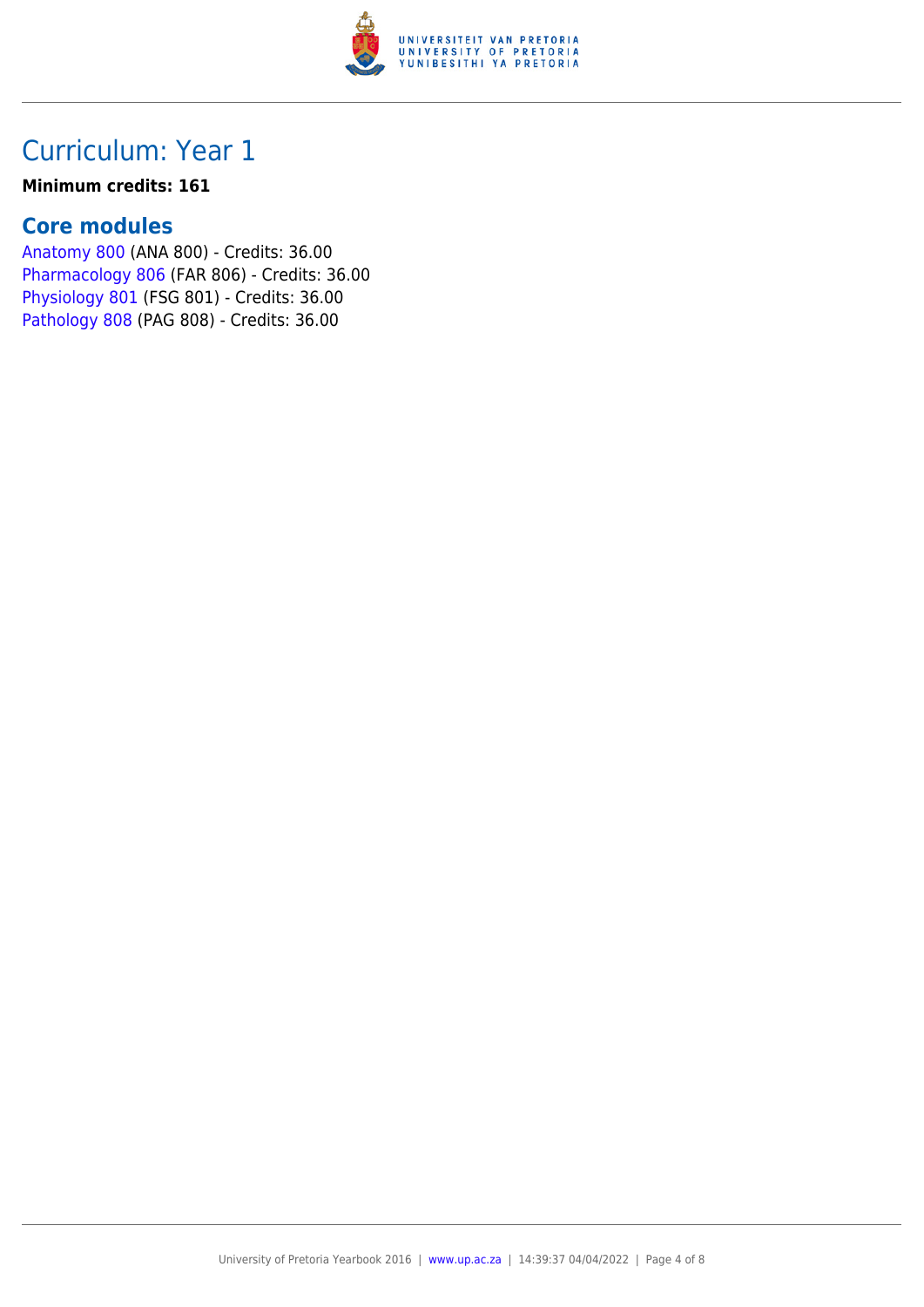

#### **Minimum credits: 100**

### **Core modules**

[Anatomy 800](https://www.up.ac.za/yearbooks/2016/modules/view/ANA 800) (ANA 800) - Credits: 36.00 [Pharmacology 806](https://www.up.ac.za/yearbooks/2016/modules/view/FAR 806) (FAR 806) - Credits: 36.00 [Physiology 801](https://www.up.ac.za/yearbooks/2016/modules/view/FSG 801) (FSG 801) - Credits: 36.00 [Pathology 808](https://www.up.ac.za/yearbooks/2016/modules/view/PAG 808) (PAG 808) - Credits: 36.00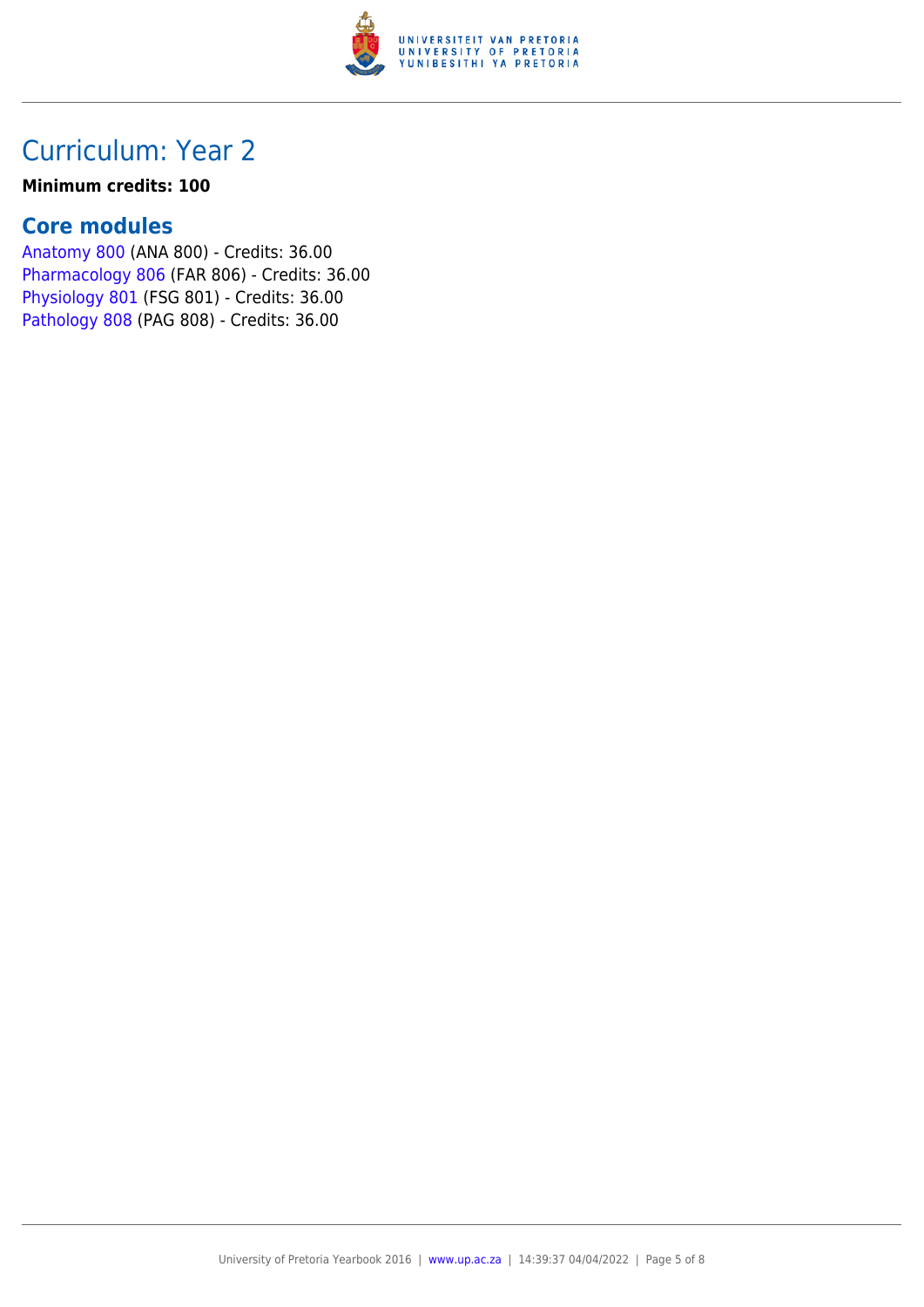

**Minimum credits: 100**

### **Core modules**

[Applied research methodology 800](https://www.up.ac.za/yearbooks/2016/modules/view/TNM 800) (TNM 800) - Credits: 5.00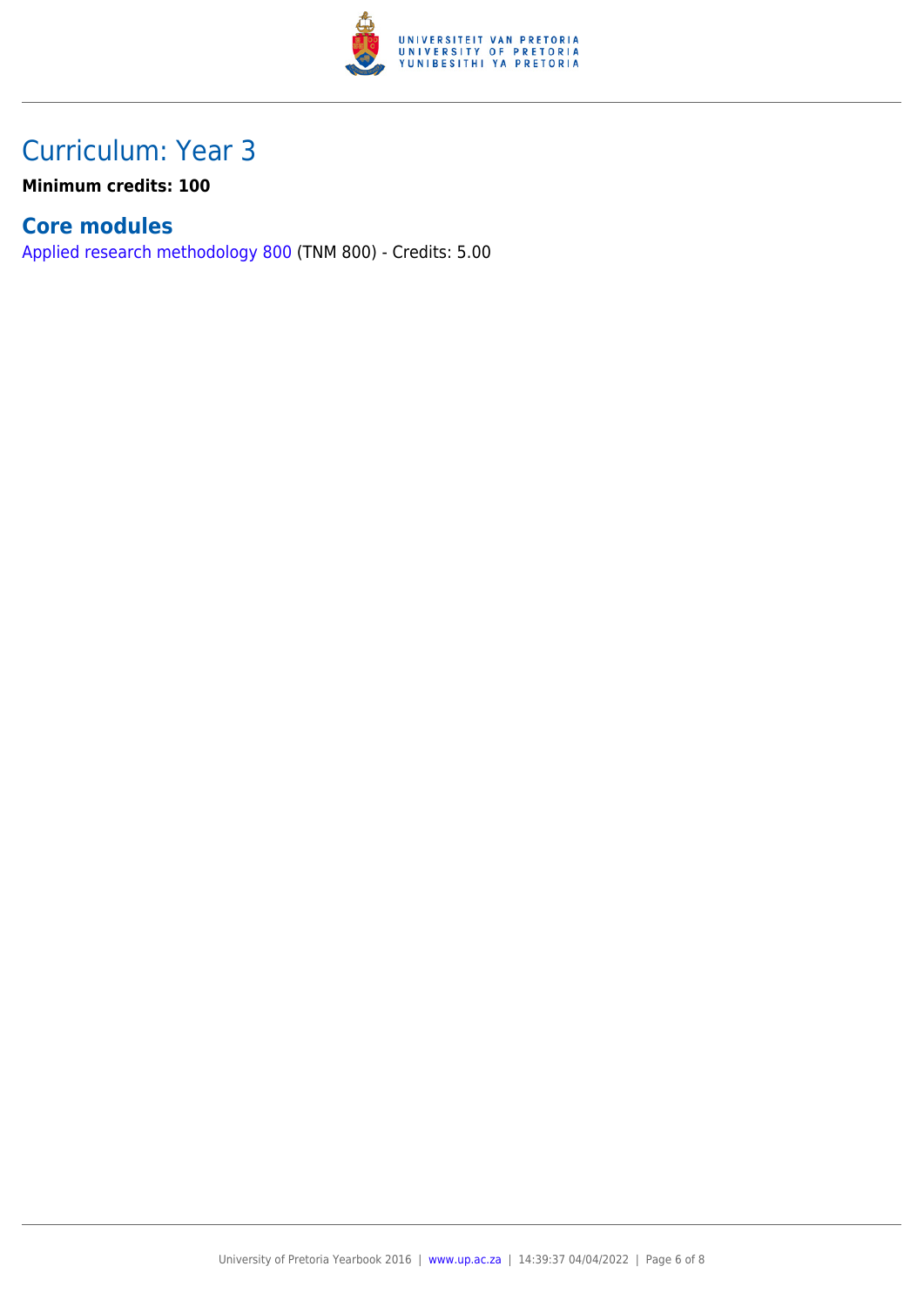

**Minimum credits: 100**

### **Core modules**

[Applied research methodology 800](https://www.up.ac.za/yearbooks/2016/modules/view/TNM 800) (TNM 800) - Credits: 5.00